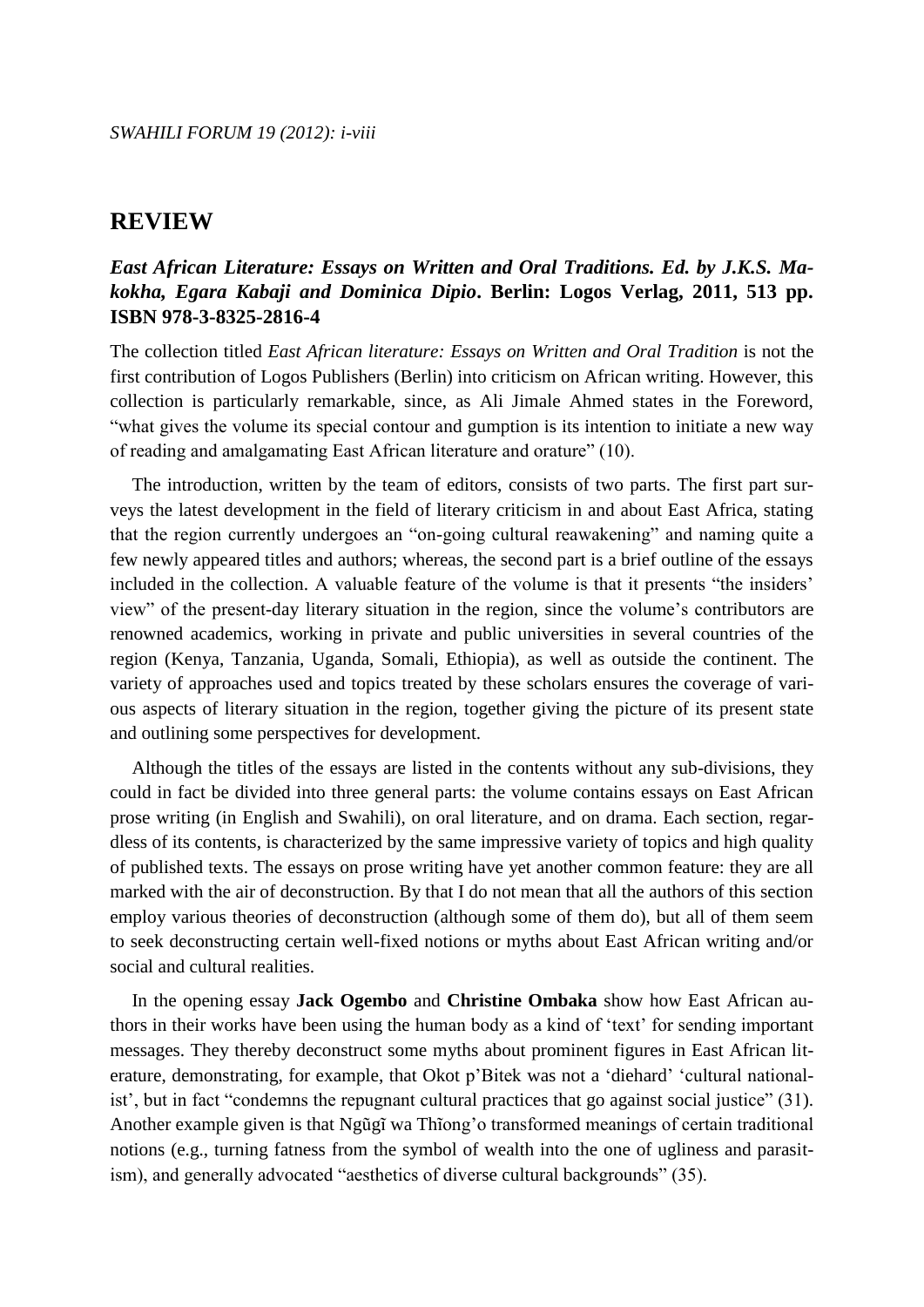The sub-title of **Tewodros Gebre's** essay – *De/mythologizing the romance in Ethiopia* – is already self-speaking. The scholar outlines the once-predominant ideological concept of "state-led nationalism", embodied in romantic fiction based on "three pillars of nature, religion and history" and epitomised in the famous poem *Abbay* by Tsegaye Gebre-Medhin. The second part of the article demonstrates how the concept was deconstructed by Daniachew Worku in his "aesthetically radical and experimental" novel *Adefris* (1970).

**Alina Rinkanya**, who also introduces the theme of Swahili literature, deconstructs the ossified concept of Kenyan literature as a "branch" of English-language African writing. She convincingly shows that not only does modern Kenyan writing feature variegated and growing corpus of creative fiction in Swahili, but also – that both the English and Swahili branches of modern Kenyan fiction demonstrate "mutual respect" and interest through the use of codeswitching. According to the author, code-switching assists the authors of both English and Swahili expression in "integrating Kenyan novels into a single "literary field" whose main task is to creatively reflect the rapidly changing Kenyan reality at the dawn of the new century" (98).

A large group of essays in the "prose" part are addressing in different ways the issues of gender. **Dominica Dipio** demonstrates how contemporary Ugandan writers in their works deconstruct historical and contemporary reality. Goretti Kyomuhendo in *Waiting* (2007) changes the traditional notion of the country"s 1970s history as a realm of terror and anarchy. Instead, she depicts her characters as "daily heroes" and "ordinary people with capacity for extraordinary acts" (44), who even in the direst situations preserved their humaneness. The writer goes farther in her efforts, deconstructing "male courage and female fearfulness" by reversing traditional gender roles and delegating all the key roles to women. Contrary to Kyomuhendo"s positive approach, in Julius Ocwinyo"s novel on Ugandan social reality of the 1990s, marred by civil strife in the North, "leadership, political and religious, is portrayed as a total flop" (66), the country is "hungry for the basic human need for love" (63), and the women are portrayed mostly negatively.

**John Mugubi** in his article on Rebecca Njau"s novel *Ripples in the Pool* shows how the writer "contravenes the conventional principles governing the creation of tragedy" and also rejects the principles of traditional patriarchal society, thus creating a new form of tragedy where the hero falls victim rather to tragic social conditions (predominantly, those in postcolonial African societies) then to his own tragic flaws. The scholar primarily uses the figure of the main character Selina, who, according to him, may be perceived as "a new breed of self-assured women who recognise their inalienable rights" (105) and thus falls victim to her rebellion against patriarchal laws.

**Jairus Omuteche** uses a multi-faceted model of gender analysis to demonstrate how the late Margaret Ogola (1958-2011) in her last novel *Place of Destiny* (2005) used the form of "pseudo-autobiography". According to him, Ogola"s purpose was not only to deconstruct the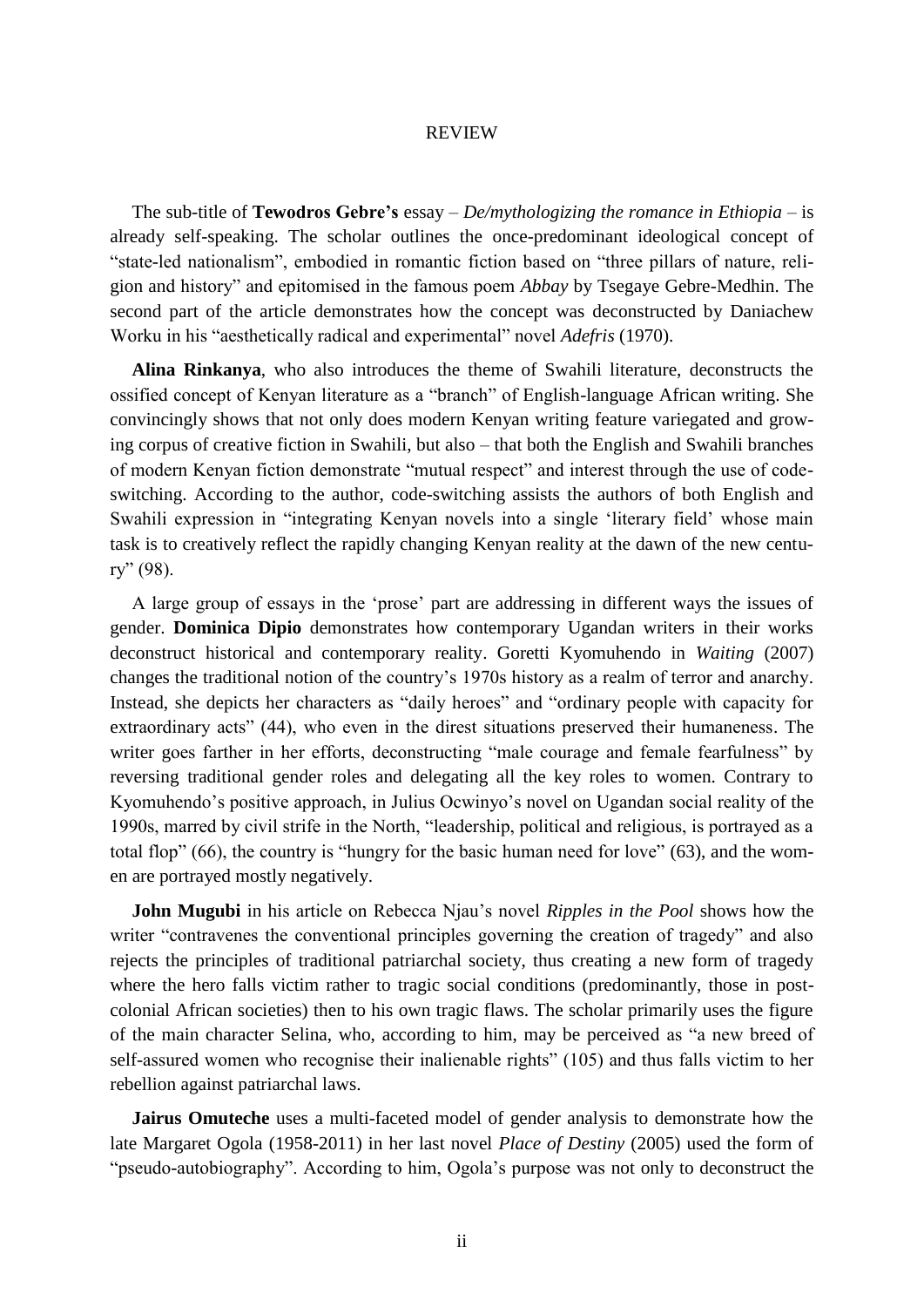traditional image of women and "to counter the devaluing silencing or distortions that characterize some aspects of depiction of women in Kenyan literature" (120), but also to "depict an affirmative image of women who are assertive of their place and identity in the society". Ogola"s heroines attain this purpose by accepting the system of values that are used as measures of success in contemporary society – religion, education and professionalism, and to combine their modern empowered identity at parity with men with their traditional roles as women.

**Charles Kevero Tunai** investigates the narrative structure of the novel *Sardines* (1981) by Nuruddin Farah, the most celebrated Somali author of English expression. He shows how the writer in "a novel of woman's resistance on the political and domestic levels" (142), through the use of mixed mode of narration, deconstructs the established stereotype of the Somali woman as a symbol of subjugation. He thus points out that the spirit of rebellion runs through at least two generations of Somali women, reversing, as an example, the gender roles of the main characters – Medina and her husband Samater. The important point that the scholar makes is that political and gender violence in Somalia, according to Farah, are tightly linked, and the positive changes on the political scene should start on family level.

**Justus Makokha** in his article summarises the ideas of symbolic meanings of settings in the earlier novels by Moyez Vassanji, – the ideas and findings that were more extensively expressed in his earlier published book on the celebrated Indian-African-Canadian writer. Using the concept of "interstitial space", the scholar shows how through the use of settings the writer manages to express the interstitial "in-between world" of East Africans of Indian descent, at the same time deconstructing the myth of 'Asian Africans' as wealth-mongers of the region, showing that in real sense they are eternal migrants, with "diamonds sewn in the belt" (page) as the sole fragile guarantee of their security in their next homeland.

**Lennox Odiemo-Munara** demonstrates how Elieshi Lema (so far the only renowned representative of Tanzanian women writing in English) in her novel *Parched Earth* uses the form of a love story for the same purpose – to deconstruct not only the traditional image of woman, but also the stereotype of an African male as a paragon of patriarchy. In the novel, the character of Joseph, the husband of the main female character Doreen, is presented as a rare example of a positive male character in a "woman"s" writing, thus setting the example of "a meaningful co-existence of both genders" (200). Intertwining the narratives of the three main characters, the author shows how they use different strategies to achieve one and the same aim – to oppose the 'Othering', oppressive social practices, and construct for themselves and their offspring "own spaces of personal fulfilment" (198) in the social milieu. It is a bit surprising, though, that the author states several times that "writing in English in Tanzania is not a well developed tradition" (pages), whereas since 1960s there have been already several generations of Anglophone and bilingual writers in the country.

**Beth Mutugu** in her essay deconstructs the works of the doyen of the Swahili adventurous novel, Ben Rashid Mtobwa (1958-2008), from a feminist point of view, coming to a some-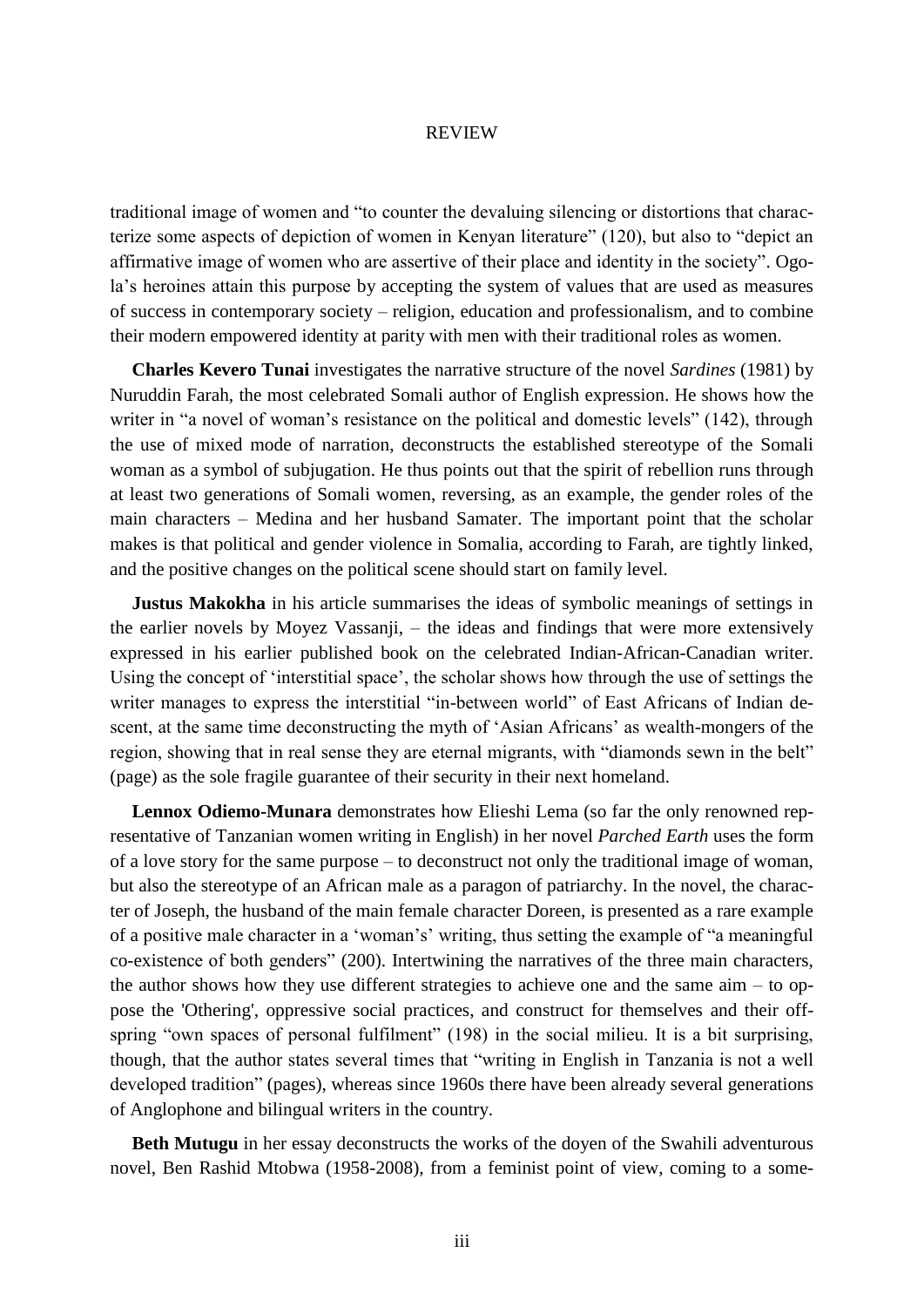what controversial conclusion. On the one hand, the portrayal of women in novels by Mtobwa seems to be largely based on traditional patriarchal discourse, as women are depicted mostly as objects of beauty and male desires, and very rarely – as "useful and reliable people". On the other hand, by using the explicit style (namely – by describing the scenes of rape, fornication, etc.), Mtobwa, according to the author, manages to "expose the problems that women undergo in the hands of men. Generally, the author aims at "sensitising the society on the need to empower women in all aspects of life" (215).

Retaining the focus on Swahili literature, in the last essay on prose fiction, **Pamela Ngugi** and **Wendo Nabea** survey the recent developments in Swahili children literature in Kenya. Noting the tremendous recent growth in the area, the authors point out that the style of children"s writing has so far received insufficient attention from scholars. Their stylistic analysis of three selected texts allows them to state that the writers, in order to keep the children aware of the topical debates taking place in the society, should employ stylistic devices so that "there is a rapport between the text and the young readers" (242), and the style is "simple and closely tied to what they can understand" (242). The authors use the selected texts, such as *Nyani mdogo* (Young monkey) by Nyambura Mpeesha (1991), *Safari ya kombamwiko* (Journey of a cockroach) by Emmanuel Kariuki (1999), *Ndoto ya Amerika* (The American dream) by Ken Walibora (2001) as examples of convincing and skilful employment of style.

The collection contains only two essays on poetry, and they appear even more valuable since they cover both the English and Swahili branches of East African poetry. **Godwin Siundu** speculates on what he calls "economy of hope" (probably the term should have been explained) in the works of the greatest-to-date Kenyan poet of English expression – Jared Angira, namely his latest collection *Lament of the Silent* (2004). By using "back-and-forth approach" (again clarification of the term would be advisable) the scholar traces three "main ideas" that pervade Angira"s collection – deployment of metaphors, metaphors being informed by external social factors, and concern with the damage inflicted by capitalism. He finally states that Angira"s poetry is still marked with "energy and perception that allows him to comment on a wide array of concerns that characterize aspects of post-independence life in Kenya, Africa and the world" (256), and that the sense of disappointment and absurdity of the present situation in his works is counterbalanced by an equally powerful idea of hope, "that there is something redeemable even in the most hopeless of situations" (255). The author"s conclusive remark that "Angira"s personal style is dated and in need of defence rather than praise" (256) arouses an argument – whether we are speaking of a really "obsolete" individual poetic style, or of a strong point – consistency and, hence, real poetic individuality and integrity – in Angira's works?

The second essay on poetry by **Issa Mwamzandi** continues the research in Swahili verbal arts, tracing the stylistic transformation of metaphors in *taarab* lyrics in recent times. It is mainly focused on most common metaphors "that have a bearing on love and sexual relationship" (370). Comparing "proto-typical" and contemporary metaphors of the type, the scholar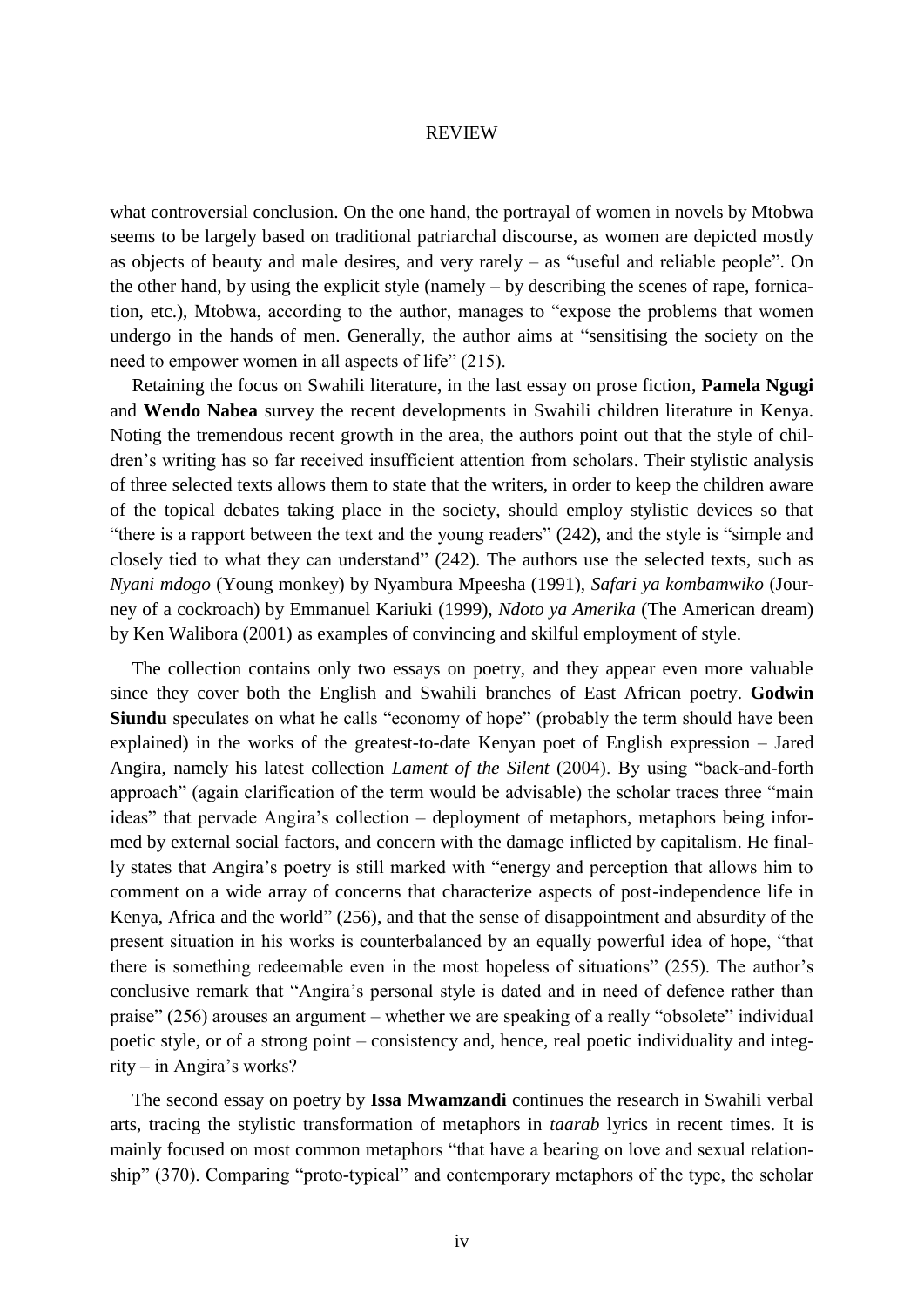states that whereas the former ones were much more opaque, multi-meaningful, "less offensive and adhering to the morals", the latter ones are more explicit and sometimes even "extreme in terms of vulgarity" (376). This, according to the author, is mainly caused by the globalization and hybridization of culture, differing social contexts, where the meaning of metaphor becomes obvious even for a non-insider.

**James** and **John Ogone** start the section on East African oral literature with an analysis of "reform discourse" in the songs of Daniel Owino Misiani (1940-2006), one of the pillars of *benga* music in Western Kenya (a musical style merging traditional music of the Luo with some Congolese and Western influences). In Kenyan popular culture songs "have [generally] been used over the years as a means of communicating political messages over the political divide" (259). Misiani was one of the most inventive poets/singers, using an extensive metaphoric arsenal for his politically charged messages (e.g. animal life and flora), and displaying "prophetic optimism" about the future of East Africa, providing a reliable gauge for generations of future musicians.

Continuing the theme of oral lore and musical culture in Western Kenya, **Daniel Ochieng Orwenjo** discusses the stylistic tenets of presenting sexually related themes in traditional *nyatiti* music of the Luo community (*nyatiti* – an eight-stringed lyre, traditional instrument of the Luo). Revealing considerable parallels with *taarab* lyrics (see above), the scholar shows how the traditionally tabooed topics are presented by *nyatiti* singers through the use of *pakruok* – "the art of spontaneous praise chanting in the course of a musical performance […] in which lexical choices in direct reference to sex […] are allowed only in periphrastic and euphemistic terms" (276). The author quotes various examples of *pakruok*, showing that it appears as a means of preserving traditional gender disparity, portraying women pejoratively and negatively and thus "squeezing them from public domains".

Gender relations are also extensively dealt with in further essays of this section; **Fugich Wako** explores in this regard the still under-researched tradition of the Borana of northern Kenya and southern Ethiopia. According to the scholar, the naming ceremony of the Borana is a "rare show of unity" (395) between men and women, where both sexes are given "compensatory license to express themselves in public" through corresponding gender-accorded genres of oral performance. However, in spite of the seeming parity that the occasion gives to genders, the author admits that in men"s poetry "the male singers are espousing masculine ethos and privileging themselves over women" (314), in the long run cementing the underprivileged status of the latter in Borana community.

**Chris Wasike** treats a similar topic, speaking of after-burial verbal art of the Bukusu, a sub-group of the Luhya of Western Kenya. Stating that "death brings into sharp focus the anxieties that are often associated with the very definition of not just the ethnic personality but more so gender categories" (sic  $-317$ ), the author shows how the burial ceremony of a respected male elder presents an opportunity not only to "cement Bukusu ethnic nationalism"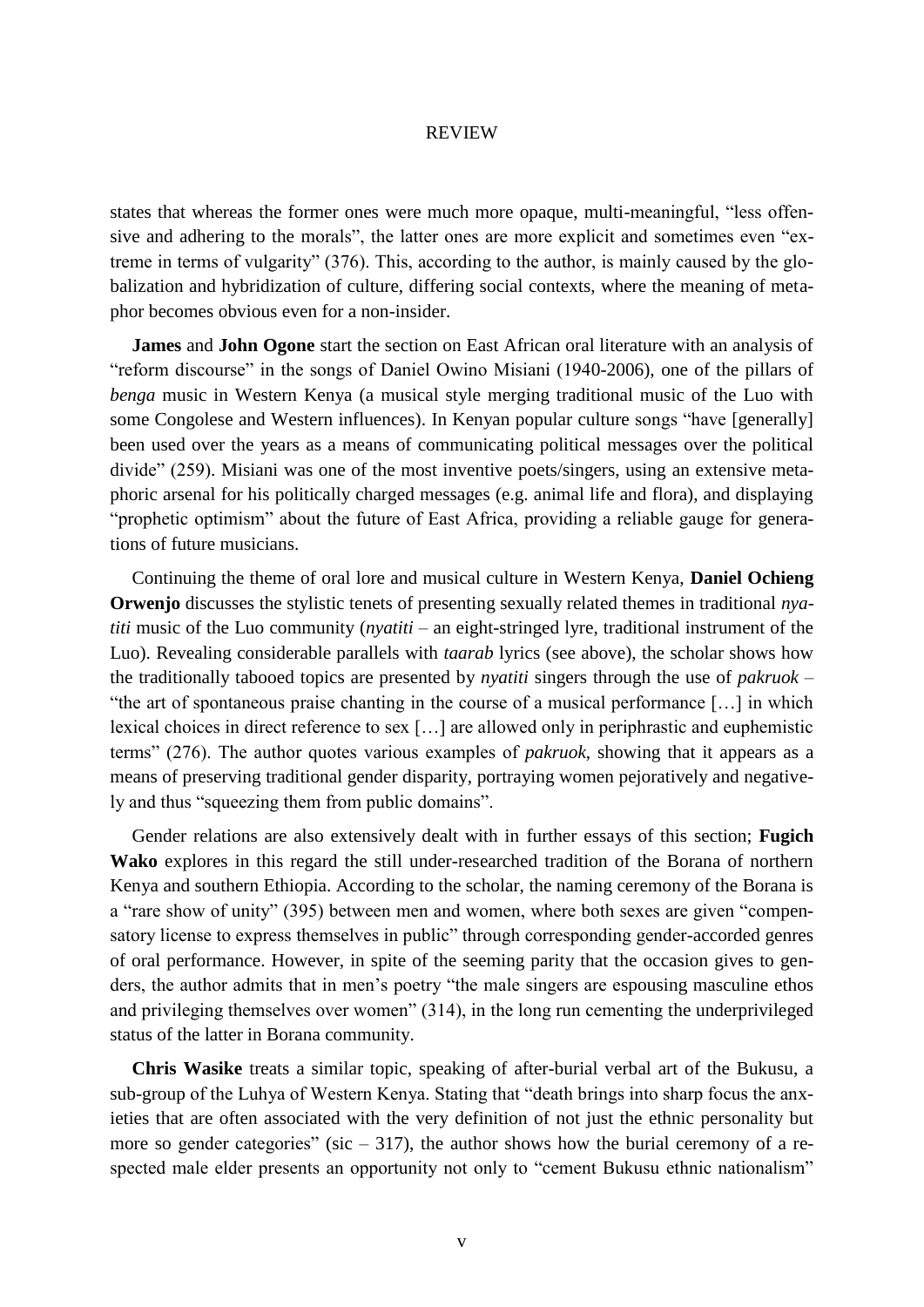by incorporating the deceased into "community"s annals of history and memory" (320), but also serves "as a gender agency of highlighting and privileging masculinity" (325). All this is done through the performance of *khuswala khumuse* – a traditional genre performed by specially assigned experts; the art of one of them, John Manguliechi, is used by the author in illustrative examples.

**Egara Kabaji** continues the themes of Luhya folklore and gender relationship by tracing gender ideology in folktales of the Maragoli, another sub-tribe of the Luhya, arguing that "the Maragoli folktale discourse presents a commentary upon power relations in the society" (331), namely gender relations. The author states that "although operating ideally to enhance a certain patriarchal cultural perspective, the Maragoli folktale also works covertly to undermine it" (334) through "sub-texts that present a critique of the patriarchal system" (335), created by female performers through the use of various devices. However, while the essay clearly presents the way "patriarchal cultural perspective" is instilled into the minds of the audience, the part about "subversive sub-texts" appears to be in need of considerable expansion.

The essay by **Sheila Ryanga**, that closes the "folklore" part, again deals with gender relations as reflected in *ngodya* dance songs, performed by the women of the Digo community of coastal Kenya. The author shows that along with the aim to "comment, defend and conserve societal norms" (347) these songs frequently "embody in themselves the critic on social norms" (360), as represented in some of the quoted songs – e.g., a woman who "knows her rights" demands compensation from a neglectful husband. Apart from gender issues, the article contains a very thorough stylistic analysis of *ngodya* songs, based primarily on formalistic theory of foregrounding.

The last part of the collection which is focused on East African drama is not as gender oriented as the previous parts – in fact, gender motifs are pronounced only in the essay by **Clara Momanyi**. Based on the concept that "literature […] can be a channel through which patriarchal attitudes, ideologies or stereotypes of both men and women can be created and perpetuated" (387), she analyses literary works, which actually present features opposed to these stereotypes, taking as an example one of the most popular pieces of Swahili drama – the play *Mama ee* by Katini Mwachofi (1987). In this play, "the writer interrogates the patriarchal culture and the devastating effects it can have on women" (390) and "depicts female characters that are searching for their own 'selves' while trying to question the status quo" (387). Using tenets of feminist criticism, the scholar exposes the influences of marital, religious and legal institutions in African societies, as reflected in the play, as the pillars of patriarchal ideology.

**James Ogola Onyango** also explores drama in Swahili, but his essay investigates the use of imagery in one of the founding works of Swahili dramatic art – *Mashetani* (1971) by Ebrahim Hussein, arguing that the playwright effectively uses figurative images (namely, those of the devils – hence the title of the play – and related imagery) to depict "political and socio-economic pre-independence and post-independence East Africa". These thematic as-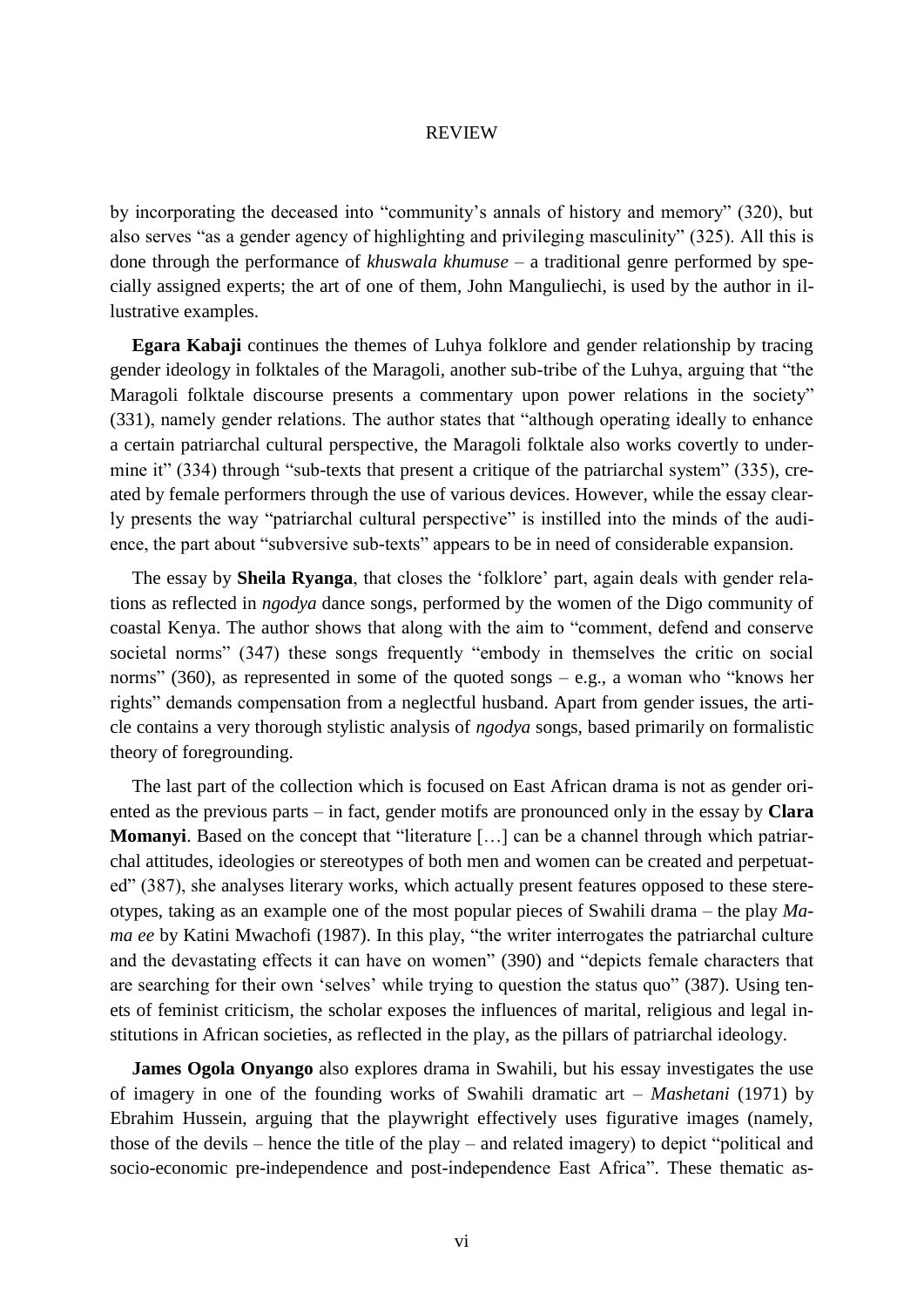pects are also embodied in the images of the main characters, Juma and Kitaru, "who reflect more on the question of neo-colonialism and the problems of the post-independence nationstate that is cryptic" (402).

Swahili drama is also dealt with in the essay by **Aldin Mutembei** – but here the scholar ventures into a comparative analysis of plays about HIV/AIDS written in Tanzania and the USA, since in both societies problems related to this pandemic are of prominence. The comparison between plays on HIV/AIDS by Tanzanian and American authors reveals various aspects of the perception of the disease in both societies – like "silence", "stigma" or "acceptance", and highlights the role of development theatre in HIV/AIDS-awareness strategies. The scholar concludes that in spite of a variety of differences, the plays are marked by common traits, such as calling to reduce stigma over HIV-positive people, and to see them as people possibly accepted rather than rejected.

Continuing the theme of Swahili theatre concerned with HIV/AIDS, **Mahiri Mwita** analyses several plays of the "Magnet Theatre against AIDS" project in Kenya. The author shows how the participants are elevating the efficacy of their performances ("outreaches") by adapting them to various cultural contexts and increasing the participation of the audience, in order to "address the "know-do" gap by focusing at the cultural roots of the intransigence" (436). The analysis is done against a sound theoretical background that allows the scholar to categorise the plays as a separate dramatic genre of "applied theatre". The essay also contains a very detailed and valuable description of the process of performance and its assessment by the actors and the audience.

Turning to a specific type of drama in Kenya – plays written for schools" drama festivals – **Emmanuel Tsikhungu** analyses five plays in English and Swahili, presented at Kenya Primary Schools" Drama Festivals from 1995 to 2003. Stating that "for any dramatic form to be of value for children" it must be "based on certain principles that subscribe to the tenets of children"s literature" (464), the scholar outlines these principles and in fact criticizes the selected authors for not observing them (and thus making their texts more suitable for an "elitist" adult audience than for primary school kids). Tsikhungu also puts forward the concept of "childcentredness" as a unifying tenet for primary school drama.

In the last essay of the collection, **Maxamed Daahir Afrax** acquaints the readers with post-independence drama in Somali language – an under-researched field in the scholarship of modern African drama. The scholar himself characterises it as "a transitional art representing the experience of a society passing through a challenging period of transition" (493). He describes it as "people-based, non-scripted theatre meant primarily for urban entertainment", that "wavers between keeping with tradition and responding to modern influences" (493). Outlining the main creative principles of Somali drama – traditionalism, didacticism, and reliance on oral tradition – the author, however, states that many of these plays feature "the harmonious union of tradition and modernity" (498), advocating the constructive use of socially